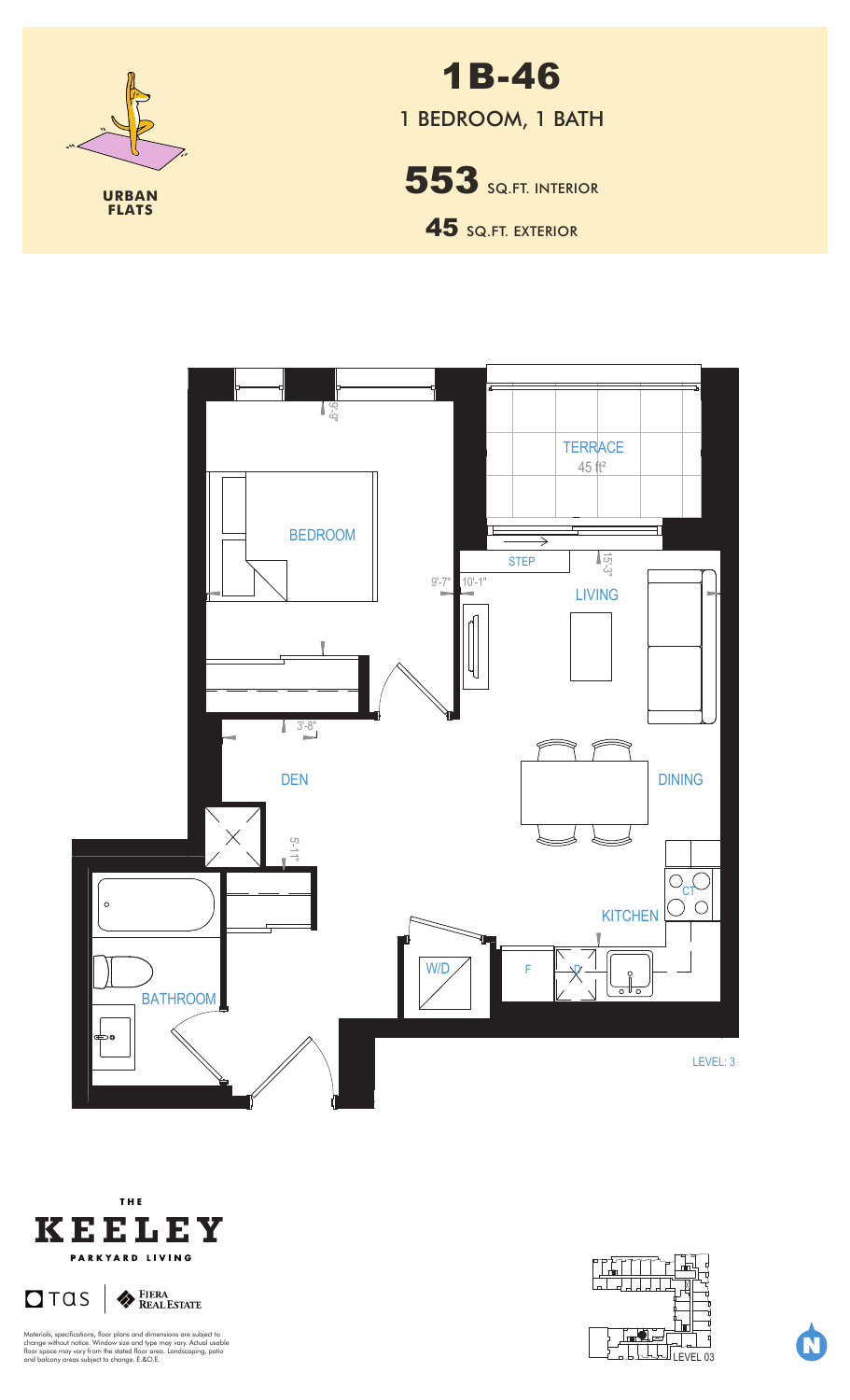

2B-11 2 BEDROOM, 2 BATH

829 SQ.FT. INTERIOR

49 SQ.FT. EXTERIOR



**THE KEELEY PARKYARD LIVING** 







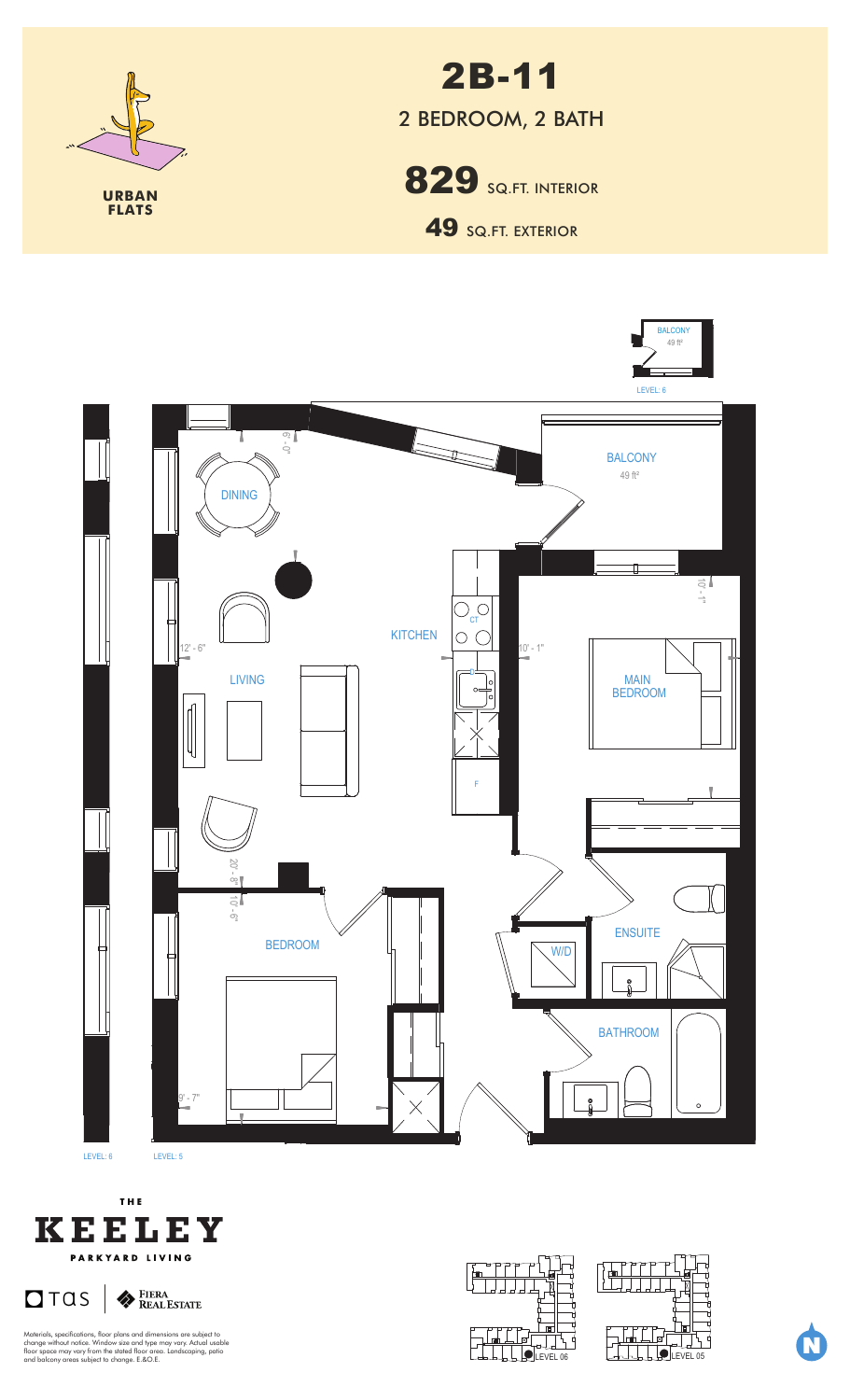

2B-12 2 BEDROOM, 2 BATH

834 SQ.FT. INTERIOR

**40 SQ.FT. EXTERIOR** 







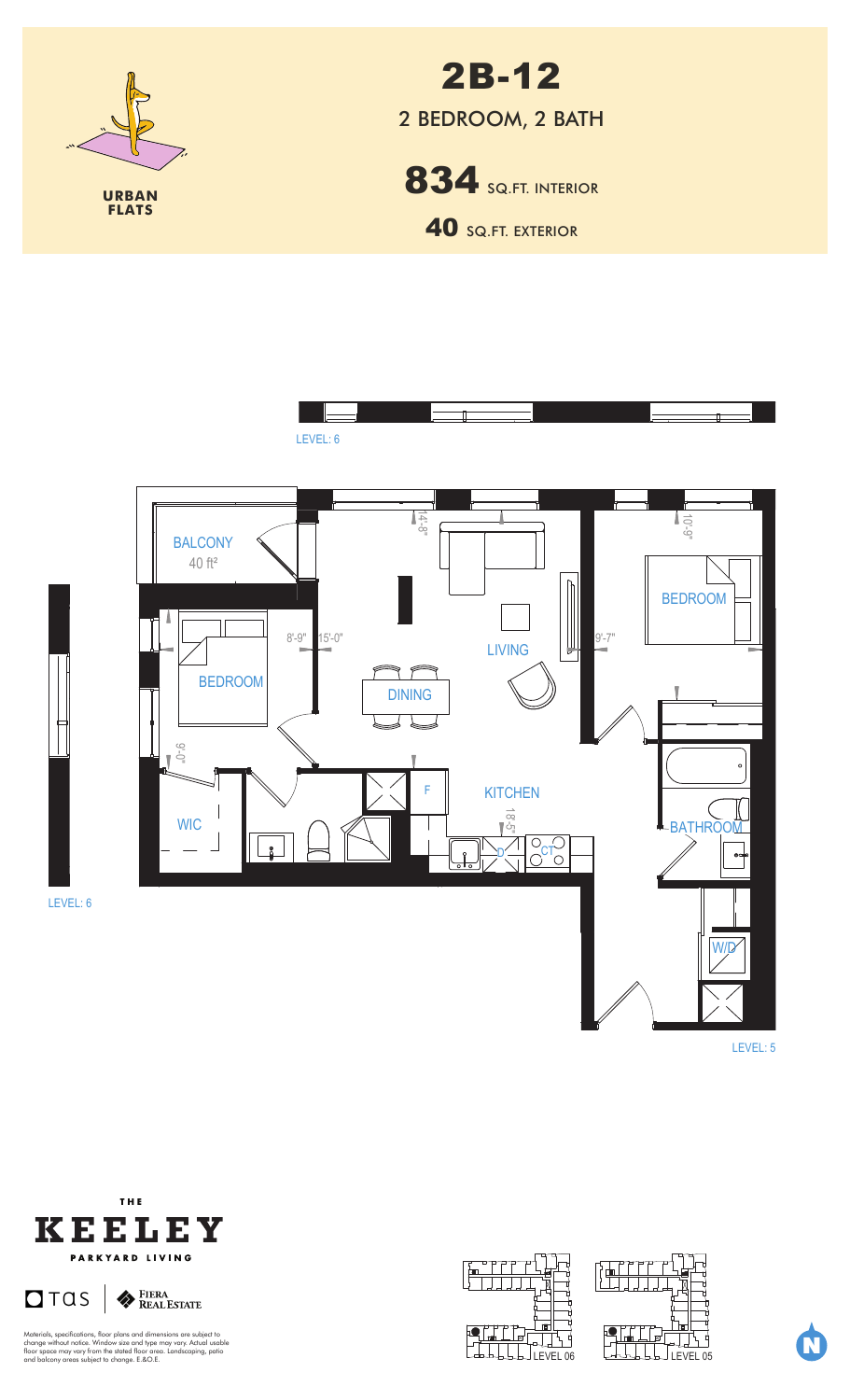

2B-14 2 BEDROOM, 2 BATH

**971** SQ.FT. INTERIOR **56** SQ.FT. EXTERIOR





 $\log$  TQS  $\big|\bigotimes_{\text{REALESTATE}}$ 

Materials, specifications, floor plans and dimensions are subject to<br>change without notice. Window size and type may vary. Actual usable<br>floor space may vary from the stated floor area. Landscaping, patio<br>and balcony areas





Level Legal Unit No. LEVEL 04 LEVEL 04

973 ft2

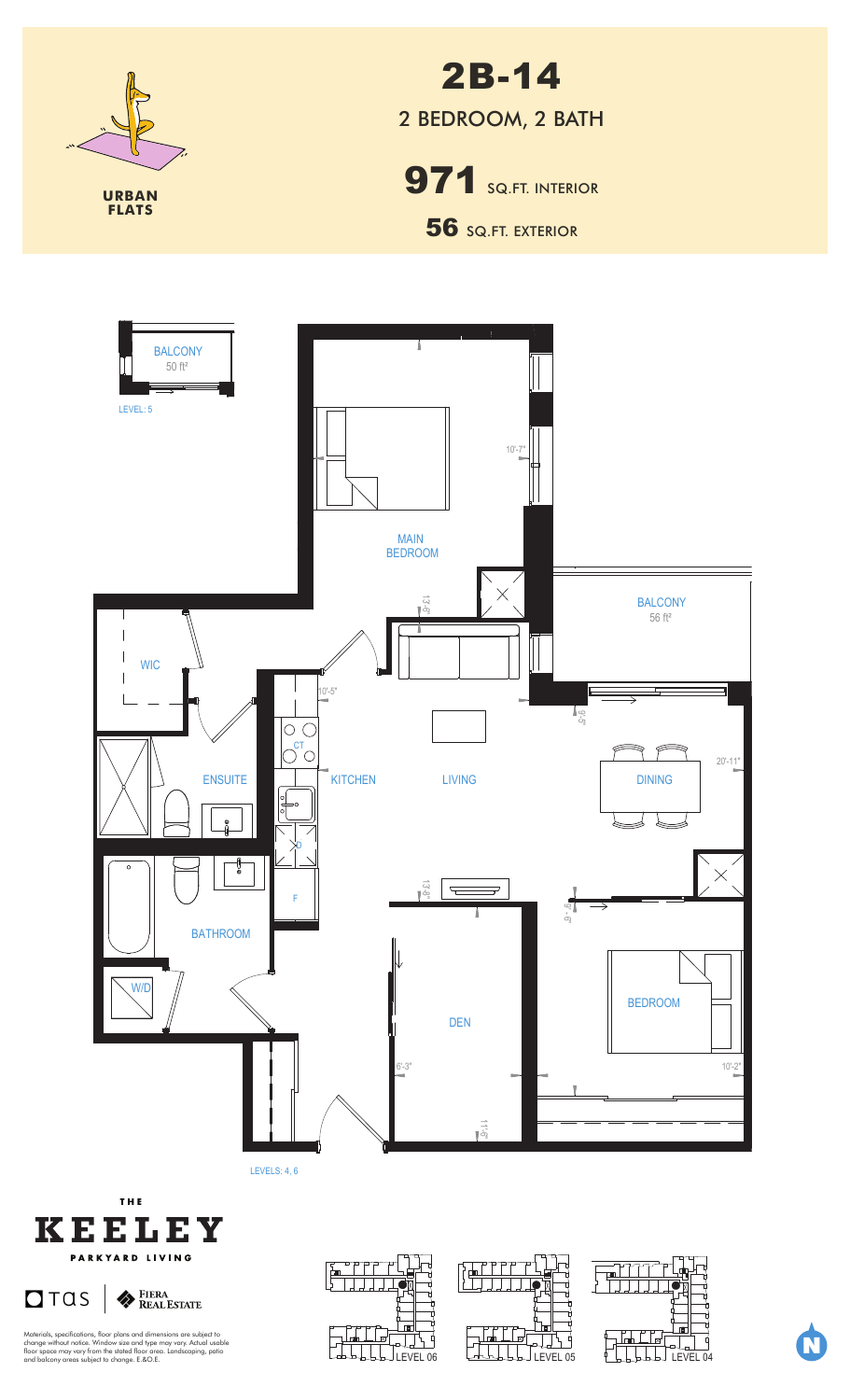

Schedule B 2B-31 2 BEDROOM, 2 BATH

> 997 SQ.FT. INTERIOR 127 SQ.FT. EXTERIOR